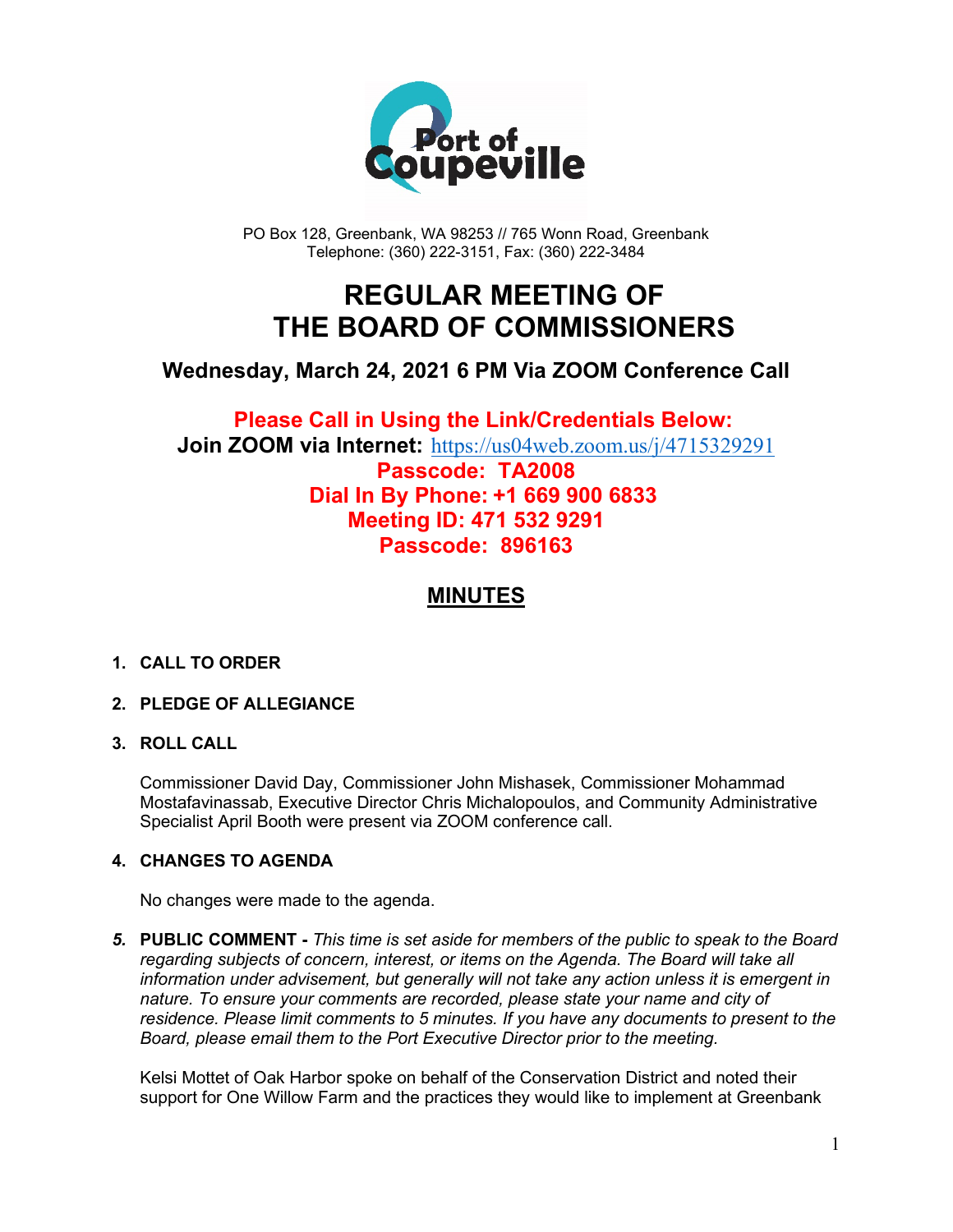Farm. This is a service provided for farmers to use voluntarily, and they are happy that Mark Stewart is seeking out their support and guidance.

Marianne Burr of Coupeville submitted questions regarding the chicken farming practices prior to the meeting and stated concerns there is no notation regarding animals or livestock in the 2018 Comprehensive Scheme that was created with community input. The Greenbank Farm Special Review District notes grazing not raising livestock.

Kim Gruetter of Oak Harbor and also with Salty Acres, an agricultural tenant at Greenbank Farm also spoke of her support for One Willow Farm and the soil revitalization pilot program. She uses similar practices on her farm and noted the benefits of noxious weed control, bugs, and the return of nutrients to the soil. It is responsible farming that eliminates the need for chemicals. The tractors allow chickens to graze and keep them safe from predators.

Tonelli Gruetter of Oak Harbor and also with Growing Vets, another agricultural tenant at Greenbank Farm, also noted the benefits of One Willow Farm's pilot program and how desperately the soil at Greenbank Farm needs soil conditioning. Growing Vets only utilizes organic farming and would love to see Greenbank Farm returned to being certified organic.

#### **6. OLD BUSINESS**

#### **6.1 Discussion: Industrial Development District Update**

Executive Director Chris Michalopoulos gave an update on the status of the Industrial Development District process.

#### **6.2 Discussion: Island County RCEDF Grant for Broadband Phase 2**

Executive Director Chris Michalopoulos gave an update on the Broadband Phase 2 project.

#### **6.3 Discussion: One Willow Farm Pilot Program Update**

Mark Stewart of One Willow Farm in Oak Harbor gave an update on his chicken farming and soil revitalization pilot program proposal at Greenbank Farm.

#### **7. NEW BUSINESS**

#### **7.1 Introduction: Holiday Paid Days and Vacation Pay (PTO) Policy Update**

Executive Director Chris Michalopoulos discussed the need to expand the current holiday schedule and update the vacation pay policy**. Commissioners tasked staff to further research the local city, county, and other ports to compare what other localities and municipalities offer for further consideration.**

#### **7.2 Action: Resolution #282 – Electronic and Digital Signatures**

Executive Director Chris Michalopoulos presented Resolution #282 to allow Port Commissioners and staff to utilize electronic signature software for electronic records. Commissioner Mohammad Mostafavinassab made the motion to approve Resolution #282, authorizing the Port to conduct business utilizing Electronic and Digital Signatures, with the amendment to remove the wording in the last WHERAS "to promote social distancing during the COVID-19 pandemic". **Motion was seconded and passed unanimously.**

#### **8. PUBLIC COMMENT**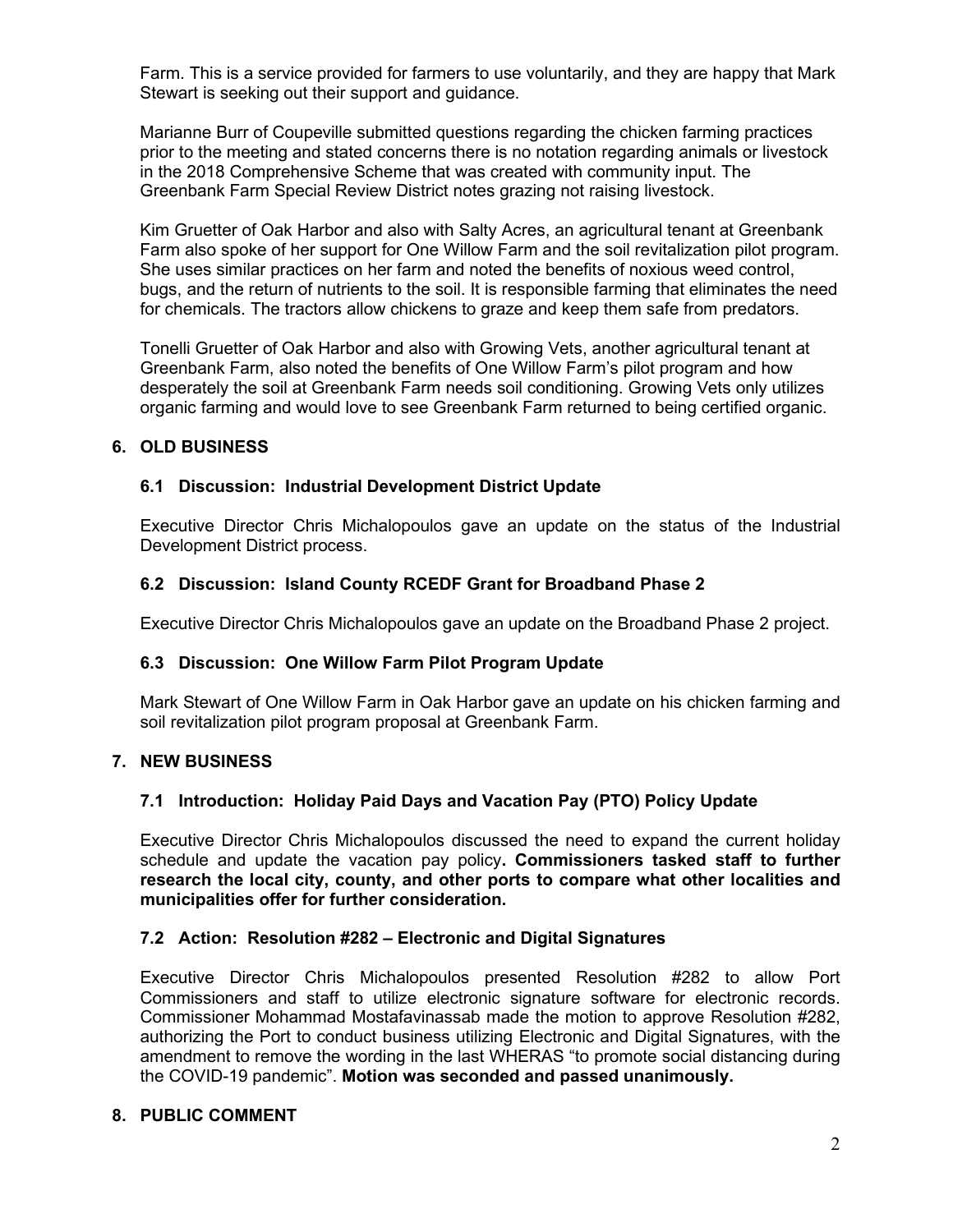Marianne Burr of Coupeville stated it was reassuring to hear the discussion on the farm pilot program and that most of her questions were answered. She asked the commissioners to consider being more specific in future updates to the Comprehensive Scheme, to include the notation of animals as part of the agriculture at Greenbank Farm.

#### **9. COMMISSIONER DISCUSSION**

Commissioner Mohammad Mostafavinassab attended the Island Regional Transportation Planning Organization meeting today and the focus was on charging stations for electric vehicles.

Commissioner John Mishasek noted that he attended the recent Island County Planning meeting regarding shorelines and sea level rise.

Commissioner David Day asked for more details on the end goal for introducing chicken farming at the Greenbank Farm from both One Willow Farm and from the Port of Coupeville and raised the question of developing a plan for the farm as a whole. Mark Stewart stated he would send further information to be shared with the Commissioners.

#### **10. ADJOURN**

The meeting adjourned at 7:31 PM.







David Day **Mohammad Mostafavinassab** John Mishasek Mohammad Mostafavinassab

**Next regular meeting: Wednesday, April 14, 2021, 10 AM Via ZOOM Conference Call Please Call in or Participate Via the Link Below: Join ZOOM via Internet:** <https://us04web.zoom.us/j/4715329291> **Passcode: TA2008 Dial In By Phone: +1 669 900 6833 Meeting ID: 471 532 9291 Passcode: 896163**

**Posted to: Port of Coupeville Web Page -- www.portofcoupeville.org United States Post Office – Coupeville & Greenbank, Washington Whidbey News Times – [editor@whidbeynewsgroup.com](mailto:editor@whidbeynewsgroup.com) Town of Coupeville – [clerktreasurer@townofcoupeville.org](mailto:clerktreasurer@townofcoupeville.org)**

#### **3.25.2021V2**